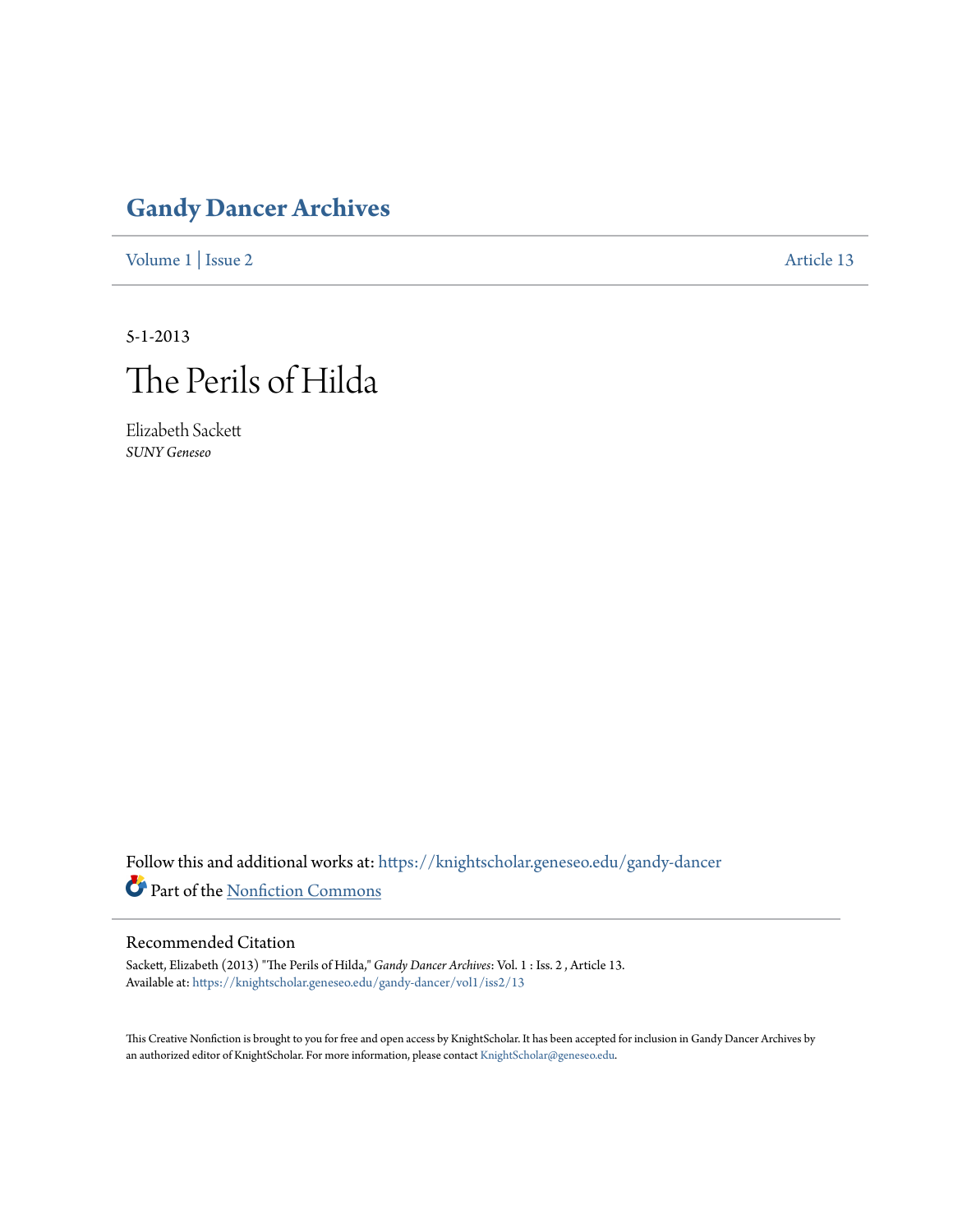## **The Perils of Hilda**

You are gifted to her in the crib.

Shiny-eyed and chubby, she prods at you with a tiny finger. You're shiny too, new and neatly-dressed with a tuft of light brown yarn hair atop your round head, pale fabric arms spread wide. You grin like a loon, plastic tongue half stuck out.

She has dark eyes like marbles and yours are painted on, blue as soft baby yarn. *Who are you*, she wonders without words. She brings your hard face to her soft cheek and coos.

Your life is not without danger.

An example: her older sister is a whirlwind and offers to throw you off a pier. The girl you belong to is three and holds you tightly to her chest, shaking her head as her dark eyes swell.

"Simmie," their father says (a stern tall man with a mustache the color of potato skins), "behave." The sister, Simmie, smiles widely, impishly.

"Don't worry, Hilda's safe," the mother says, a comforting presence with warm blue eyes. Your girl nods into the woman's hip and you probably breathe an invisible sign of relief into the night as the five of you continue down the pier. It's dark and chilly-warm, a summertime of gazebos and toppling-over ice cream cones. You get ice cream sometimes too, but it's shock-pink plastic, which is just the way you like it.

Another example: at four, your girl takes you to Burger King. You sit next to her and her friend as they nibble French fries and talk about Barbie dolls.

"I have a bunch," the friend says, "but I'm not allowed to play with them."

"Why not?" your girl asks. Your head falls limply onto the hard bench and she holds your hand, a much dirtier tan than it was when you were given one another.

"They're collectors," the friend says. She has long brown hair and neat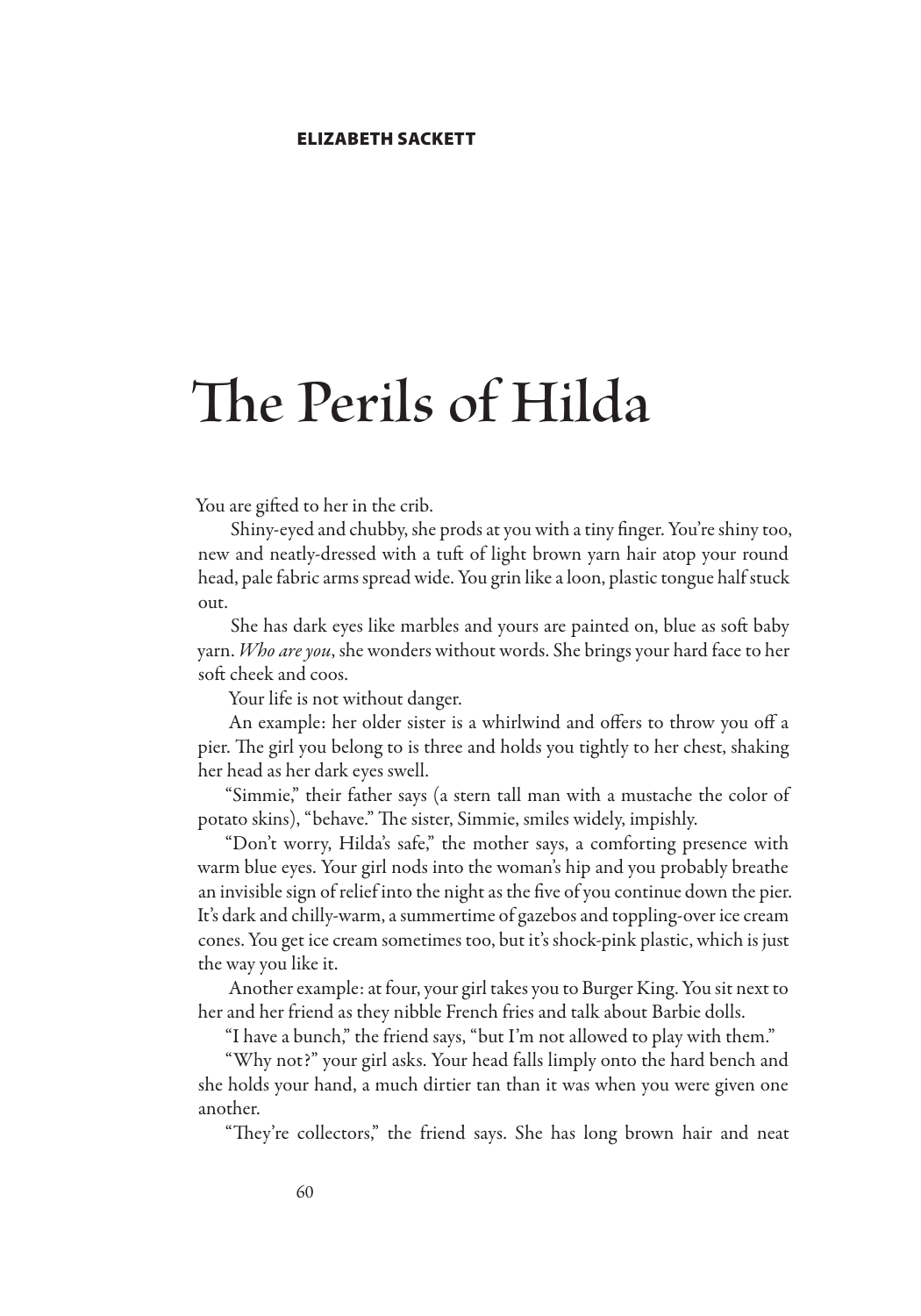clothes, a thin nose like a bird. "I can't mess them up."

Your girl nods as if she understands, which she doesn't.

Her parents take the two girls and leave. You sit patiently on the hard bench for them to return to you, but time stretches languidly into hours.

"Well who are you, little lady," a young man says, scooping you up. He has an apron and a beard and smells like salt. "I bet you're someone's best friend, aren't you?"

Smile at him, daringly. You're not a little lady. You're an adventurer.

For the next few hours, you help him sell burgers at the takeout window. You sit and supervise as he shovels fries into cartons and dumps nuggets into paper bags. When your girl's father, potato-mustache-man, gets there, your work day is almost over.

"She was helping me out," your employer tells him. The father thanks him with a spuddy smile and picks you up in one hand awkwardly, wanting to be gentle and caring at the same time as dignified.

You don't need dignity. It's overrated, anyway.

You're one of the most important parts of her youth, you know. Other little girls have soft teddy bears. Other little girls are gifted with china dolls. You have no respect for china dolls, or anything really. You're a small, round-headed cabbage patch kid with a defiant grin, and you don't have to take anything seriously.

You teach her that. You go through nursery school with her, appearing in the yearbook along with everyone else. She brings you every day and you wait patiently at the piano, smiling your secrets at the other toys. You dress as Tinkerbell on Halloween, a small green bow in your fading tuft of hair, a little doll skirt that her grandmother sewed for you wrapped around your beanbag body, and laugh in three big *HAs* (as she demonstrates frequently to her grandmother).

You are brought to shoe stores as she prepares to conquer elementary school. She has to buy two different size shoes because of the foot that curled when she was born, and her mother leans over the small shoe boxes, opening them excitedly for her daughter as though they contained jewels.

"What a pretty doll," the shoe clerk says to your girl, smiling. He turns to the mother and makes a face.

You don't care.

Your young girl runs a finger down her smaller foot, the surgery scars on the side of it.

You are unforgettable and unforgotten.

You surpass childhood and become the permanent embodiment of it. Be proud of that—let that smile shine.

As she approaches the preteen years, your body wears down. Your girl considers taking you to a hospital to be repaired because she's going to be a teenager soon and she expects those years to be plagued with social angst. She needs you to be healthy and strong for her.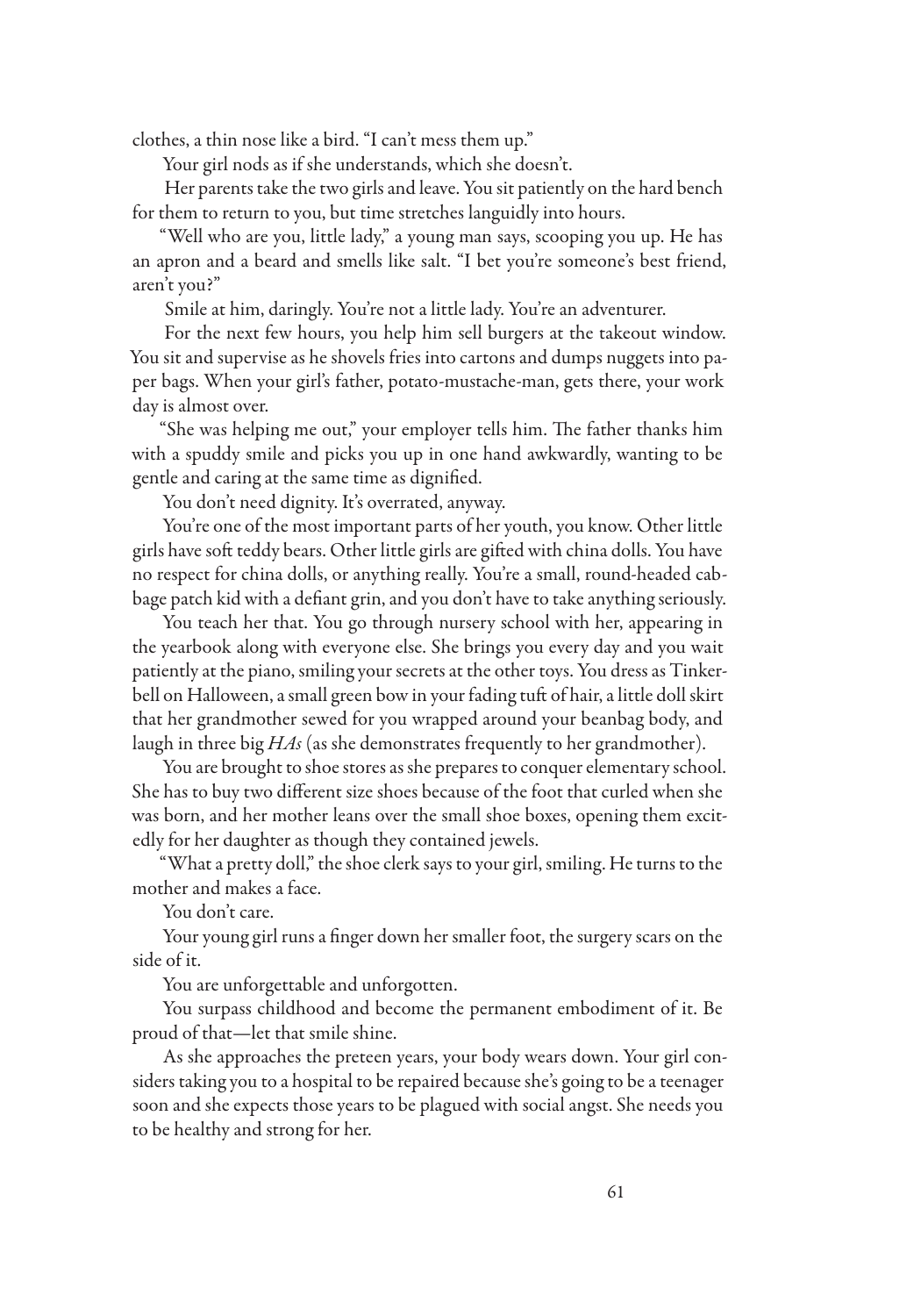You're taken to a jack-of-all-trades. His shop is in a far off town, a lawn littered with stone angels and metal fountains, a shop crawling with old, rusty jewelry. When your girl hands you off it's reluctantly, as though the man could be a demon waiting to suck the shine from your face.

Truthfully, the shine is gone when you are returned, and your body isn't all that repaired. A few amateur stitches keep your head steady and that's about it. Your girl is glad though—she realizes she liked you the way you were.

She rubs baby oil on your face to get the shine back.

Your life is not without perils. Even in high school, she wakes up in the middle of the night sometimes, unable to sleep. Sometimes there's yelling; the sister, the hurricane, yelling her anxieties to the ceiling and to the parents. It isn't her fault. The sister's autistic, an angel wrapped in an indiscernible and frustrating language.

Sometimes the parents yell at one another, their voices floating through the wall. Disembodied, she can see their faces clearly in her mind, depressed and uncertain. She turns to you, thin and awkward, crumpled into her blankets like paper.

You're not the most sympathetic of presences. But you do your best. You grin away the uncertainty, help her create stories. When she falls asleep, you're tucked under a gangly arm, face mushed into her stomach. Things could get better than this, you think. Things could change.

And when they do, it's really damn different.

(It's college; she swears now.)

Sliding casually against the car's back window, watch Long Island leave you behind. Endless green trees like broccoli, eventually, long thruway lines and cars upon cars upon cars. Your face is reflected faintly in the window, black lines in the glass sectioning your nose from your eyes from your chin. You're getting along in years now, aren't you? Your limbs have browned significantly. There's a blush of grey on your shiny cheeks that refuses to be washed out. Your hair is gray as well and the yarn has thinned. You still have that mischievous plane to those blue eyes, though. That hasn't faded.

Anyway, the changes. The car slows to a new world. You are placed on a bed devoid of even a blanket as the dorm room is pieced together around you. It's hot here and your girl wears a purple and blue cotton dress, running from suitcase to suitcase, draping fabric on hangers of hot pink and blue. The dress swishes around her knees like a bell.

When she says goodbye to her family, you can tell her parents' faces are painted on, ready to crack. They take a look at the girl, her brown hair pulled into a messy ponytail, her green glasses a bit crooked on her face, and you think they know they're releasing a child into the world, someone who doesn't quite understand how to walk yet.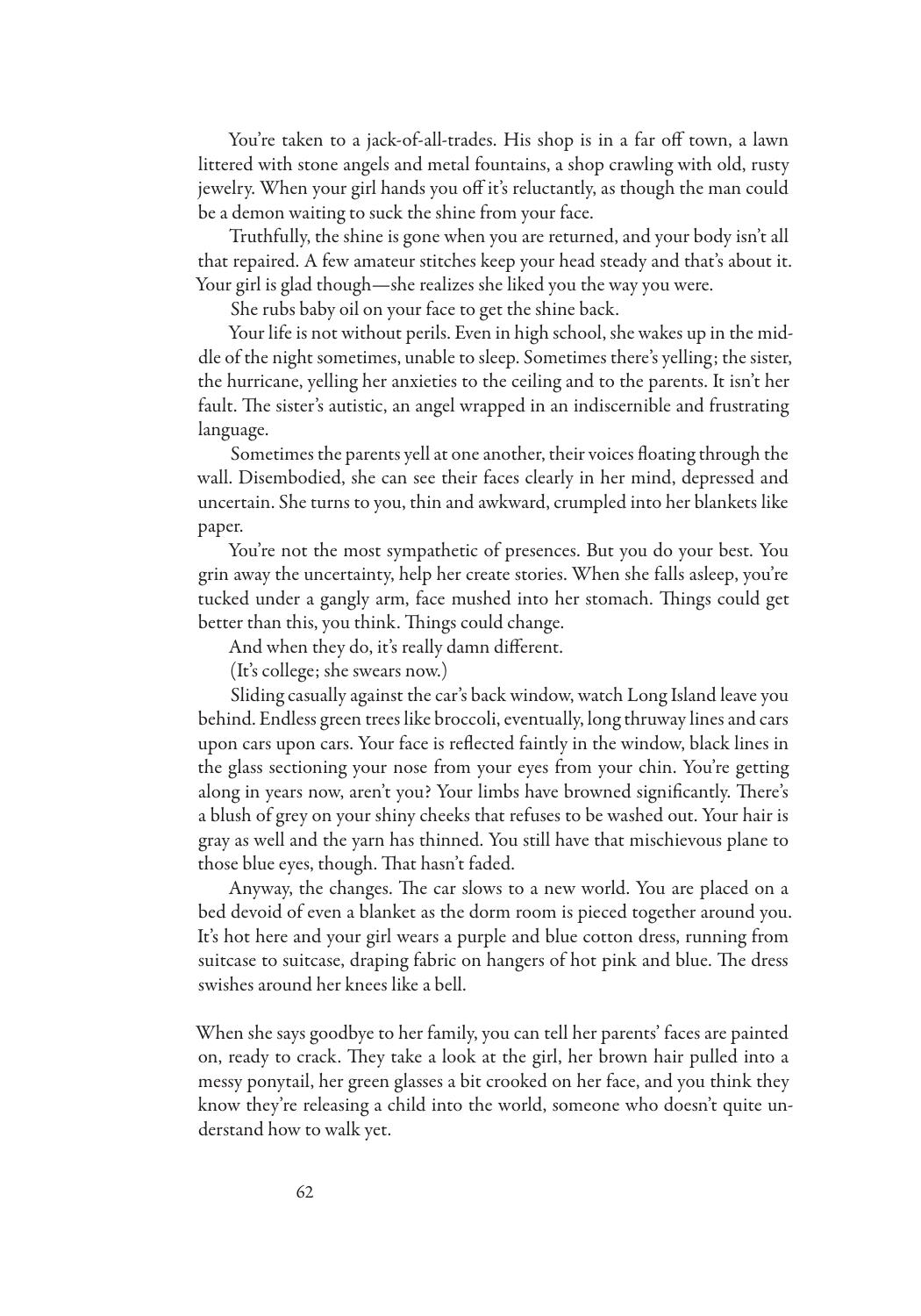You've got this, though. They don't have to worry, they don't have to cry once their backs are turned and they walk towards the car. See, you never stopped being a child. You never learned to walk. And you turned out okay.

The roommate looks at you in disdain when you're alone together. When your girl is there they talk and joke, making undercooked ramen in the microwave and religiously watching *Avatar: The Last Airbender.* Whenever the roommate gets annoyed, she threatens to throw you or one of your friends (two more: a stuffed cookie and your more timid ginger fraternal twin) out the window.

You think of all those years ago, being young and clenched to the chest of a three-year old when the girl's sister threatened to toss you into a lake. The girl, eighteen, sets you firmly in the crook of her elbow.

"Don't talk about Hilda like that," she says. "You'll be okay, won't you, Hilds?" She rubs her nose against yours.

"God," the roommate, Lindsey, says. "It really creeps me out when you get all maternal."

Your existence is reincarnated back to you in college. First, the threat of being tossed off of something.

Then, the scars.

The girl's okay with her scars, or she was. She begins to notice things; the curve of her right foot is different from everyone else's. She cannot move like a dancer. She wants to be an actress, but she's suddenly and intensely afraid of her body, the things that make it different, that make it imperfect.

This has nothing to do with you, really, but you see her as she lies down in the bed, as she hates the way her hips settle into the mattress pad.

And sometimes you are her comfort, like in olden times. With your head tilted down, you can look sad, and when you head is tilted upwards, your grin explodes in the air like a firecracker. It's hard to be sad with that, right?

For the first time, one night, she puts you aside. There's a depressed anxiety being realized in the core of her, something deep and stubborn like the tinnitus she picked up from the scene shop power tools. She's ashamed to look at you; she isn't the little girl who received you, the pretty little thing free from responsibilities and limitations. You make her guilty of not achieving all she should have.

Her childhood begins to feel like a lie. Something beautiful and fragile she is shedding, a reverse metamorphosis. You're part of this lie.

But she can't quite shed you.

You sit on her bookcase and look at her *Intro to Anthropology* text all night. You become a traveler.

On the smaller-scale, she brings you to class sometimes. At least once. No one in the classroom knows, but it's a particularly terrifying astronomy examination, and your irreverent round face poking out from her ballet canvas bag could do her a whole lot of good, so she slides you in at her roommate's sugges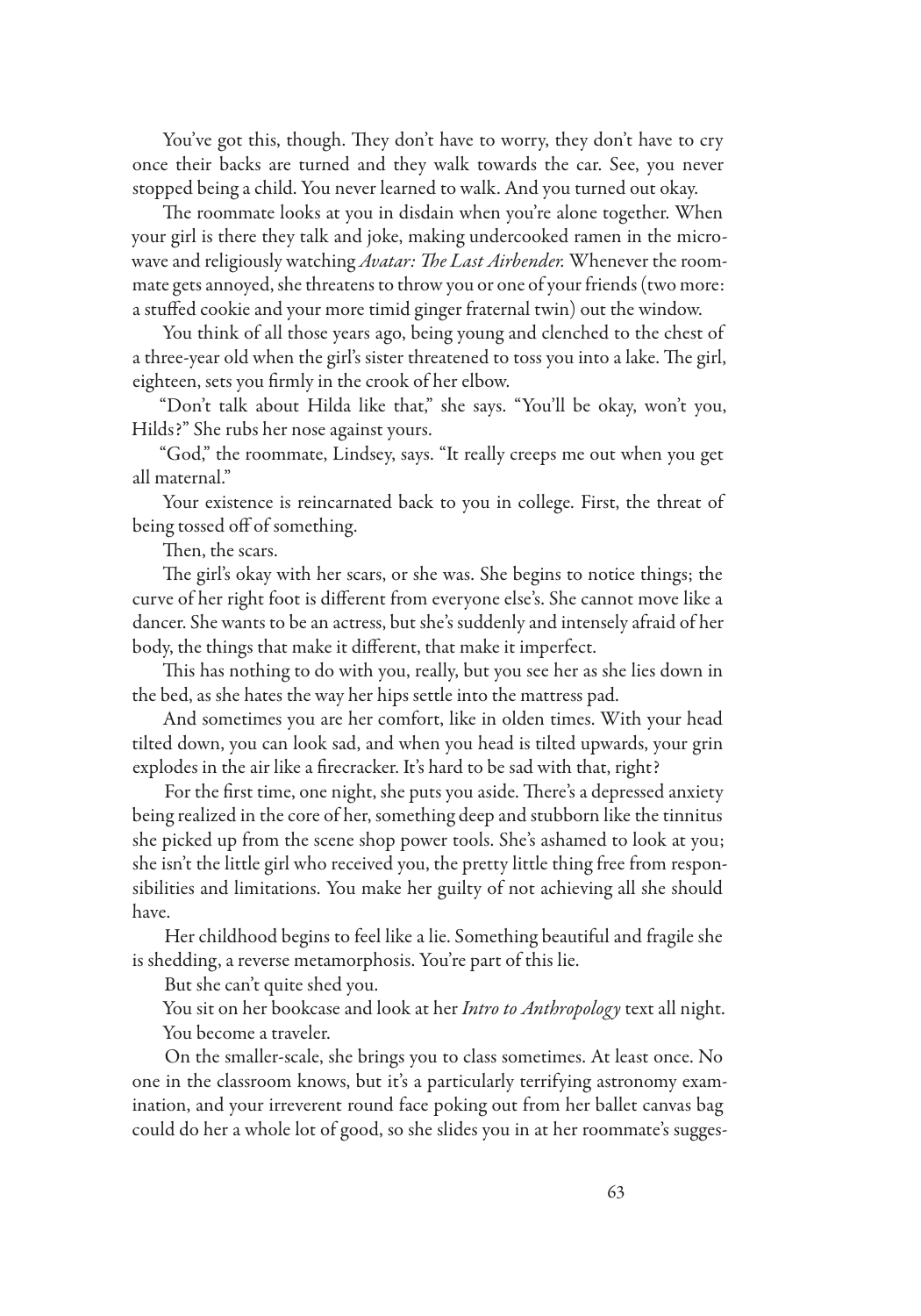tion.

Maybe Lindsey merely wanted you out of the room. Maybe she had a cancelled class and wanted to eat ramen and read fan fiction without your grin haunting her, your eyes following her. It's a nice suggestion nonetheless. She gets a point in your book.

You're packed neatly between notebook and scarf and occasionally your face is jostled to the top and you see the sunny, flat planes of the college campus.

You'd rather go back to sleep but you grin nonetheless.

You ride planes too, and buses. You get used to it. Backpacks and tote bags and the occasional suitcase, a few Fredonia sweatshirts and some tutus for padding. You collect the memories into your worn stitches; the sleeping man your girl spills water on in the tiny airplane, the little knick-knacks she picks up for her parents and stuffs into her backpack with you, the crowded, silent buses to Buffalo. You wait in her suitcase as it goes bump-bump down the belt at LaGuardia. You nap in her backpack as she somehow musters the ability to nap through the constant scream of airplane engines. You sit, folded a bit, in your girl's purse as she orders food in a British accent at the Rochester airport.

You watch her become a traveler, too. She watches people. Kids in bright colors running around their parents' ankles, the way young boys with guitar cases seem to lean carelessly against airport walls, the messy curve of handwriting belonging to a girl who sits across from her, buried in a notepad. Your girl doesn't need to go that far to get away from herself.

At twenty-one, she explains you to her friends at her new college. "She's part of me I think," she says, lounging on her black and white bedspread with you leaning against her kneecap. "The silly, outgoing part of my personality, I guess."

Her new roommate, Anna, raises her eyebrows.

"I guess that makes sense," she admits.

"I'm not crazy," your girl says.

"Not at all," she has you say, nodding your plastic head.

She doesn't keep you on the bookcase at this college. You move around the suite, lounging on the table, on the microwave, atop the ottoman. You're a familiar face, now. Maybe these people understand you.

Which doesn't matter, really. You don't need to be understood. When your girl's boyfriend tells her you're scary, it bothers her more than you. Of course you're scary; stick a flashlight behind your head, you glow like a jack-o-lantern.

She hurricanes at her friends, letting the actuality of her anxiety and depression settle. It's acknowledged, a fact to work with, something else lying on the ottoman in the fluorescence of campus lighting. It can be fixed.

She lies in bed with you next to her—not in her arms, but next to her.

The last reincarnation is the repair. Your head wobbles from your feeble torso; surgery is required.